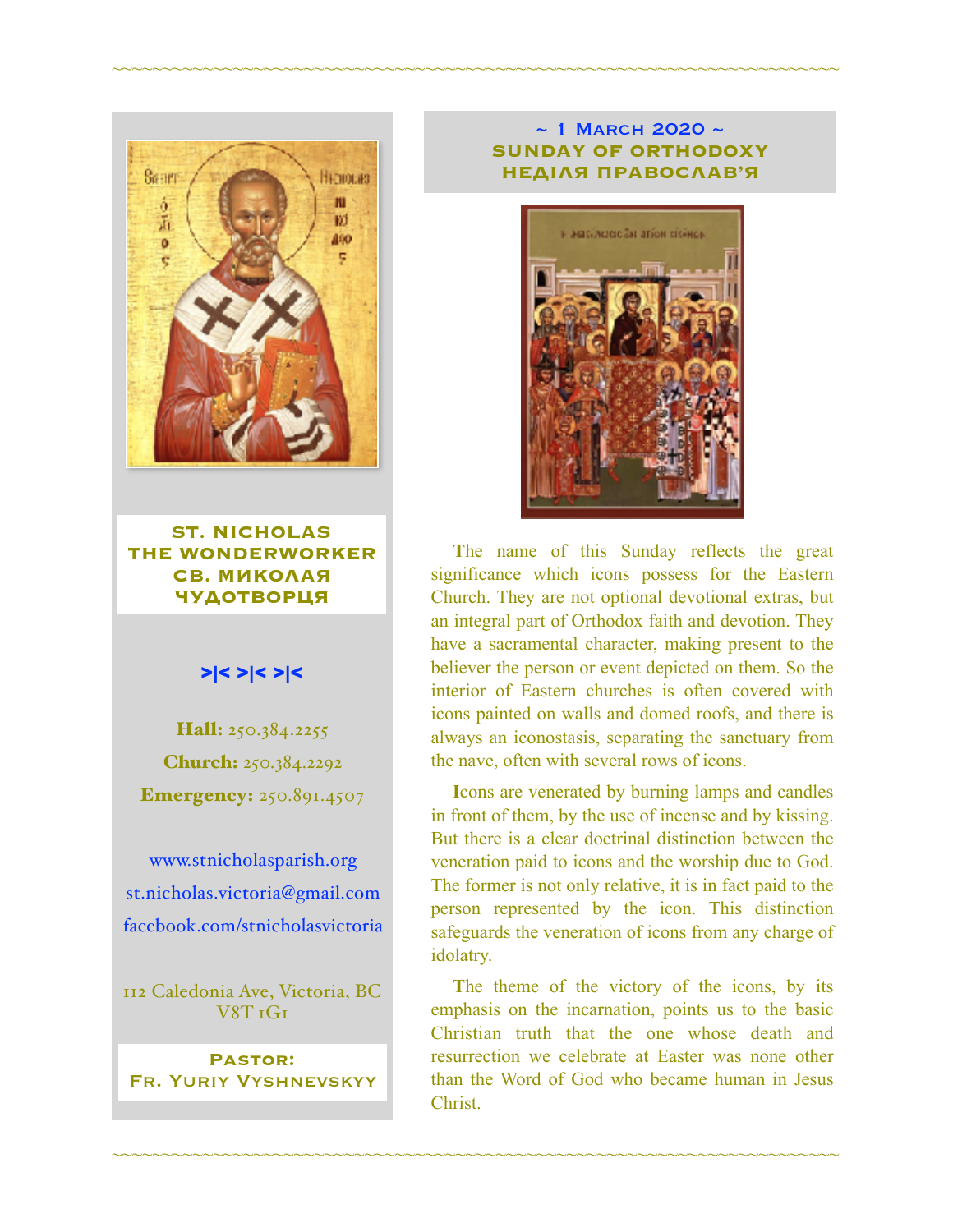| <b>SUNDAY HYMNS</b>                |                                                       |           |  |  |  |
|------------------------------------|-------------------------------------------------------|-----------|--|--|--|
| <b>OPENING HYMN</b>                | With Joy We Keep the Holy Fast pg. 1008 (Anthology)   |           |  |  |  |
| <b>COMMUNION HYMN</b>              | Страдальна Мати / The Mournful Mother. pg. 158-159    |           |  |  |  |
| <b>CLOSING HYMN</b>                | With Joy We Keep the Holy Fast pg. 1008 (Anthology)   |           |  |  |  |
| <b>SUNDAY &amp; DAILY SCHEDULE</b> |                                                       |           |  |  |  |
| SUNDAY, Mar. 1                     | Liturgy - for the Parishioners of St Nicholas Parish  | 10:00 AM  |  |  |  |
| MONDAY, Mar. 2                     | <b>FIRST DAY OF LENT</b>                              |           |  |  |  |
| TUESDAY, Mar. 3                    | Divine Liturgy for + Yarko Koropecky                  | 9:00 AM   |  |  |  |
| <b>WEDNESDAY, Mar. 4</b>           | Divine Liturgy of the Pre-Sanctified Gifts            | $9:00$ AM |  |  |  |
| THURSDAY, Mar. 5                   | Divine Liturgy followed by Sorokousty                 | $9:00$ AM |  |  |  |
| FRIDAY, Mar. 6                     | Divine Liturgy of the Pre-Sanctified Gifts<br>6:00 PM |           |  |  |  |
| SATURDAY, Mar. 7                   | <b>NO SERVICES</b>                                    |           |  |  |  |
| SUNDAY, Mar. 8                     | Liturgy - for the Parishioners of St Nicholas Parish  | 10:00 AM  |  |  |  |

~~~~~~~~~~~~~~~~~~~~~~~~~~~~~~~~~~~~~~~~~~~~~~~~~~~~~~~~~~~~~~~~~~~~~~~~

*NOTE: to request a Liturgy for a special intention, please see Fr. Yuriy to arrange for it!*

| <b>SUNDAY EPISTLE READERS</b> |                 |                   |                       |  |  |
|-------------------------------|-----------------|-------------------|-----------------------|--|--|
| <b>DATE</b>                   | <b>READING</b>  | <b>UKRAINIAN</b>  | <b>ENGLISH</b>        |  |  |
| <b>SUNDAY, Mar. 1</b>         | Heb. 11:24-32   | Liliya Korchynska | Bryan Melnyk          |  |  |
| <b>SUNDAY, Mar. 8</b>         | Heb. $1:1-2:3$  | Motria Koropecky  | Carol Chapman         |  |  |
| SUNDAY, Mar. 15               | Heb. $4:14-5:6$ | Yuliya Pelekhata  | <b>Caroline Smudy</b> |  |  |
| <b>SUNDAY, Mar. 22</b>        | Heb. 6:13-20    | Dmytro Maksymiv   | James Bilach          |  |  |

*Thank you, Epistle readers, for your service in proclaiming God's Word!*

## PASTORAL MINISTRY & HOLY MYSTERIES

| given to the parish priest, and he should be contacted before any other arrangements are made |  |  |  |
|-----------------------------------------------------------------------------------------------|--|--|--|
|                                                                                               |  |  |  |
|                                                                                               |  |  |  |
|                                                                                               |  |  |  |
|                                                                                               |  |  |  |

*Eparchy of New Westminster~Bishop David Motiuk ~Apostolic Administrator~ [www.nweparchy.ca](http://www.nweparchy.ca)*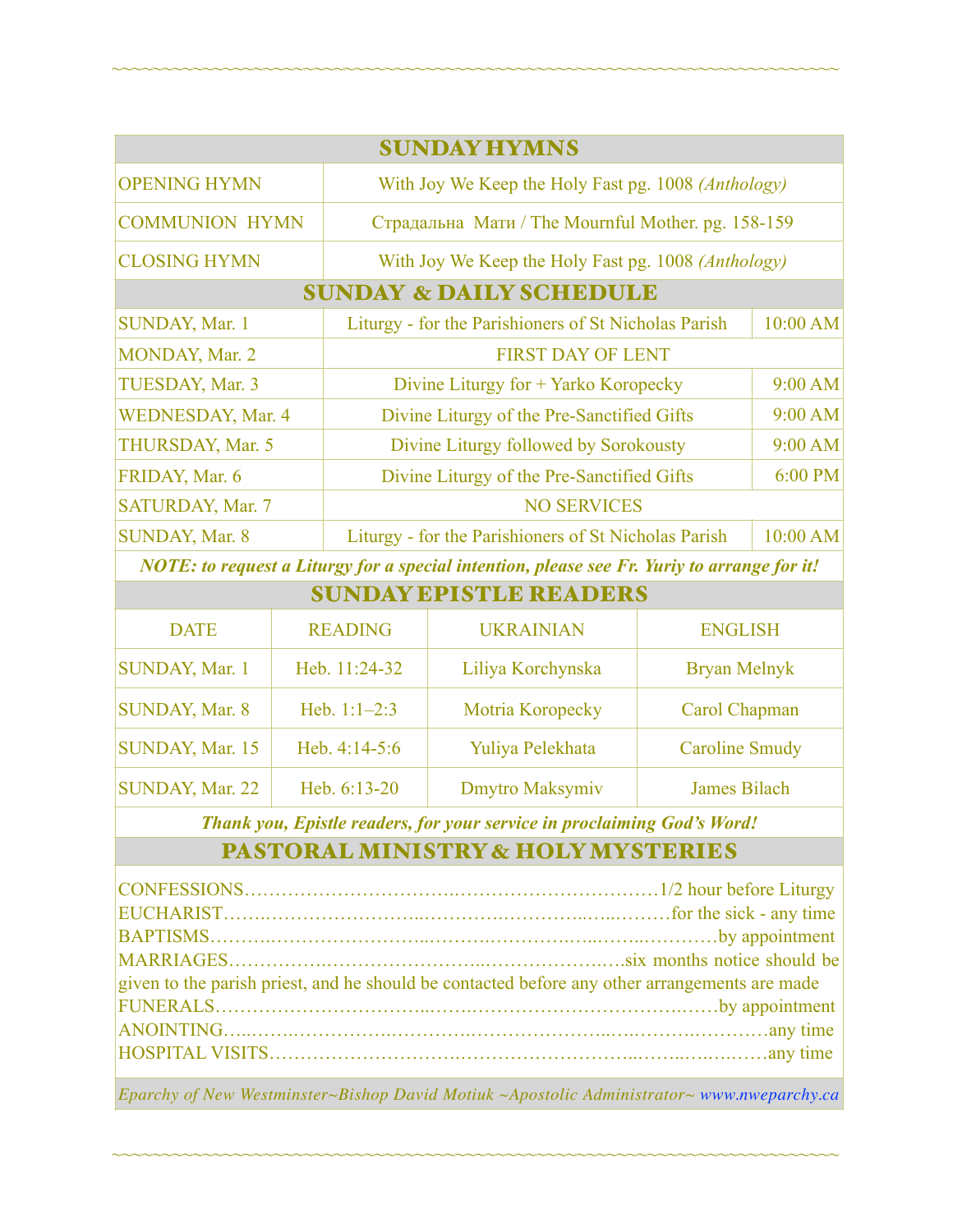## DIVINE LITURGY PROPERS

~~~~~~~~~~~~~~~~~~~~~~~~~~~~~~~~~~~~~~~~~~~~~~~~~~~~~~~~~~~~~~~~~~~~~~~~

#### *The Divine Liturgy of our Father among the Saints Basil the Great An Anthology for Worship: Liturgy - pg. 270-318; propers - pg. 345, 618*

**Troparion, Tone 5:** Let us the faithful acclaim and worship the Word,\* co-eternal with the Father and the Spirit,\* and born of the Virgin for our salvation.\* For He willed to be lifted up on the cross in the flesh, to suffer death\* and to raise the dead by His glorious resurrection.

**Troparion, Tone 2:** We bow before Your most pure image, O kind Lord,\* and beg pardon for our sins, O Christ our God.\* Of Your own will You consented to ascend the Cross in the flesh to free Your handiwork from enslavement to the enemy.<sup>\*</sup> In thanksgiving we cry aloud to You:<sup>\*</sup> by coming to save the world, our Saviour, You filled all things with joy.

**Glory: Now: Kontakion, Tone 8:** The uncircumscribed Word of the Father\* became circumscribed when He took flesh of you, O Mother of God,\* and when He restored the divine image to its ancient glory,\* He suffused it with the beauty of God.\* Therefore, confessing our salvation in deed and word,\* we portray it in images.

**Prokeimenon, Tone 4:** Blessed are You, Lord God of our fathers,\* and praised and glorified is Your Name for ever. *Verse:* For You are righteous in everything You have done to us.

**Epistle - Heb. 11:24-26, 32-40, 12:1-2 - A Reading from the Letter of Saint Apostle Paul to Hebrews:** Brothers and sisters, by faith Moses, when he was grown up, refused to be called a son of Pharaoh's daughter, choosing rather to share ill-treatment with the people of God than to enjoy the fleeting pleasures of sin. He considered abuse suffered for the Christ to be greater wealth than the treasures of Egypt, for he was looking ahead to the reward. And what more should I say? For time would fail me to tell of Gideon, Barak, Samson, Jephthah, of David and Samuel and the prophets— who through faith conquered kingdoms, administered justice, obtained promises, shut the mouths of lions, quenched raging fire, escaped the edge of the sword, won strength out of weakness, became mighty in war, put foreign armies to flight. Women received their dead by resurrection. Others were tortured, refusing to accept release, in order to obtain a better resurrection. Others suffered mocking and flogging, and even chains and imprisonment. They were stoned to death, they were sawn in two, they were killed by the sword; they went about in skins of sheep and goats, destitute, persecuted, tormented— of whom the world was not worthy. They wandered in deserts and mountains, and in caves and holes in the ground. Yet all these, though they were commended for their faith, did not receive what was promised, since God had provided something better so that they would not, without us, be made perfect. Therefore, since we are surrounded by so great a cloud of witnesses, let us also lay aside every weight and the sin that clings so closely, and let us run with perseverance the race that is set before us, looking to Jesus the pioneer and perfecter of our faith, who for the sake of the joy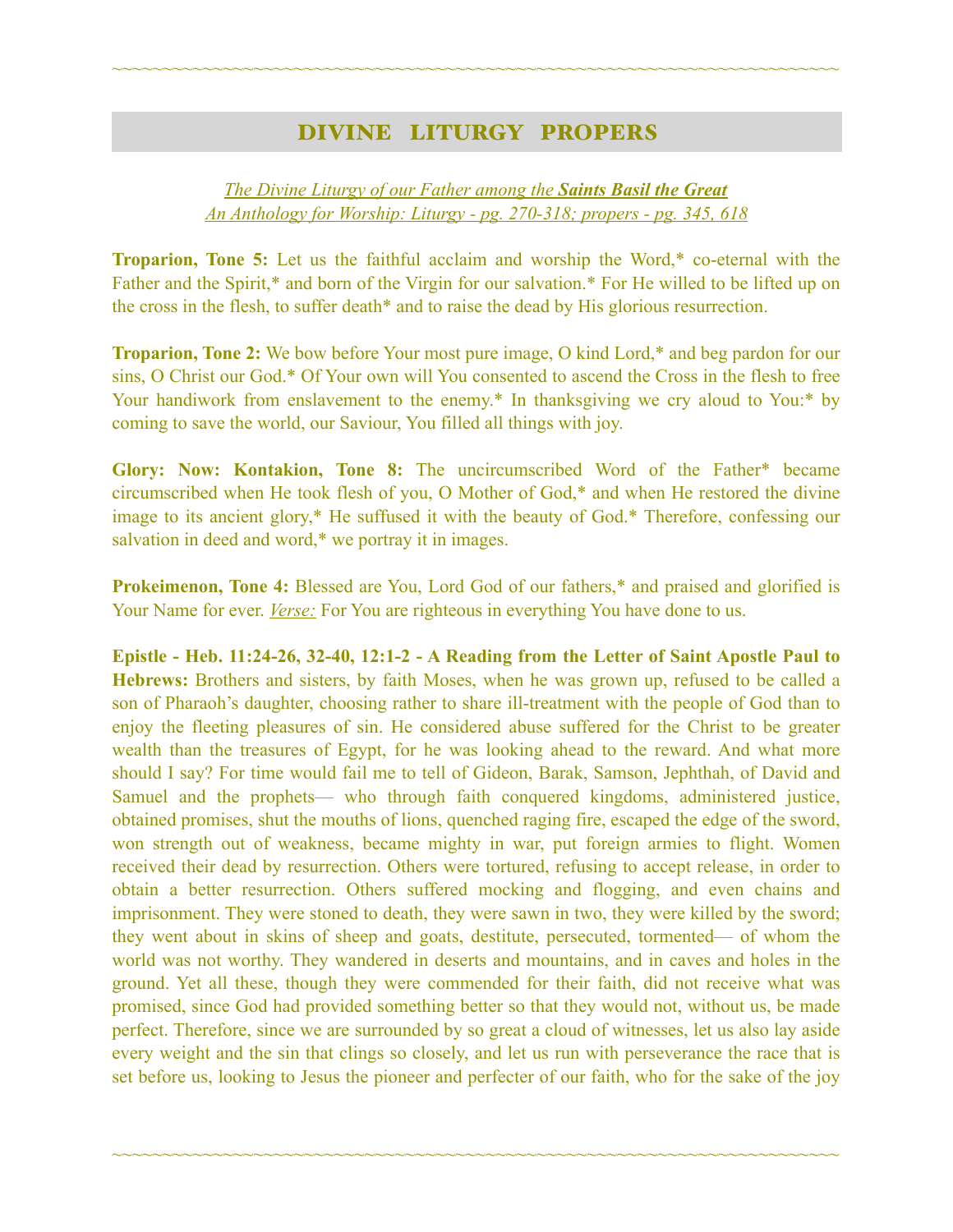that was set before him endured the cross, disregarding its shame, and has taken his seat at the right hand of the throne of God.

~~~~~~~~~~~~~~~~~~~~~~~~~~~~~~~~~~~~~~~~~~~~~~~~~~~~~~~~~~~~~~~~~~~~~~~~

**Alleluia, Tone 4:** *Verse:* Moses and Aaron are among His priests and Samuel among those who call upon His name. *Verse:* They called on the Lord, and He heard them.

**Gospel - John 1:43-51 -** At that time Jesus decided to go to Galilee, and he found Philip. And Jesus said to him, "Follow me." Now Philip was from Bethsaida, the town of Andrew and Peter. Philip found Nathanael and told him, "We have found the one about whom Moses wrote in the law, and also the prophets, Jesus, son of Joseph, from Nazareth." But Nathanael said to him, "Can anything good come from Nazareth?" Philip said to him, "Come and see." Jesus saw Nathanael coming toward him and said of him, "Here is a true Israelite. There is no duplicity in him." Nathanael said to him, "How do you know me?" Jesus answered and said to him, "Before Philip called you, I saw you under the fig tree." Nathanael answered him, "Rabbi, you are the Son of God; you are the King of Israel." Jesus answered and said to him, "Do you believe because I told you that I saw you under the fig tree? You will see greater things than this." And he said to him, "Amen, amen, I say to you, you will see the sky opened and the angels of God ascending and descending on the Son of Man."

*Instead of* **"It is truly..."** *we sing:* In you, O Full of Grace, all creation rejoices: the angelic ranks and all the human race. Sanctified temple and spiritual paradise, virgins' pride and boast, from whom God is made flesh and became a little Child; and He who is our God before all ages, He made your womb a throne, and He made it wider that all the heavens. In you, O Full of Grace, all creation rejoices. Glory be to you.

**Communion Hymn:** Praise the Lord from the heavens;\* praise Him in the highest.\* Rejoice in the Lord, O you just;\* praise befits the righteous.\* Alleluia, alleluia,\* alleluia.

**Prayer After Holy Communion:** Having been made worthy to partake in a mystical way of Your immaculate Body and precious Blood, O Christ our God, I acclaim and bless, worship and glorify You, and proclaim the greatness of Your saving acts, now and for ever and ever. Amen. *(more Prayers After Holy Communion on pg. 324-326 in the Anthology book).* 

# **>|< >|< >|<**

**Тропар, глас 5:** Рівнобезначальне з Отцем і Духом Слово,\* що від Діви народилося на спасіння наше,\* прославмо, вірні, і поклонімся,\* бо Воно благозволило тілом зійти на хрест\* і смерть перетерпіти, і воскресити померлих\* славним воскресінням Своїм.

**Тропар, глас 2:** Пречистому образові твоєму поклоняємося, благий,\* просячи прощення прогрішень наших. Христе Боже,\* бо волею благоволив єси плоттю зійти на хрест,\* щоб ізбавити тих, що їх створив єси, від неволі ворожої.\* Тому благодарственно кличемо тобі:\* Ти радістю сповнив усе,\* Спасе наш, прийшовши спасти світ.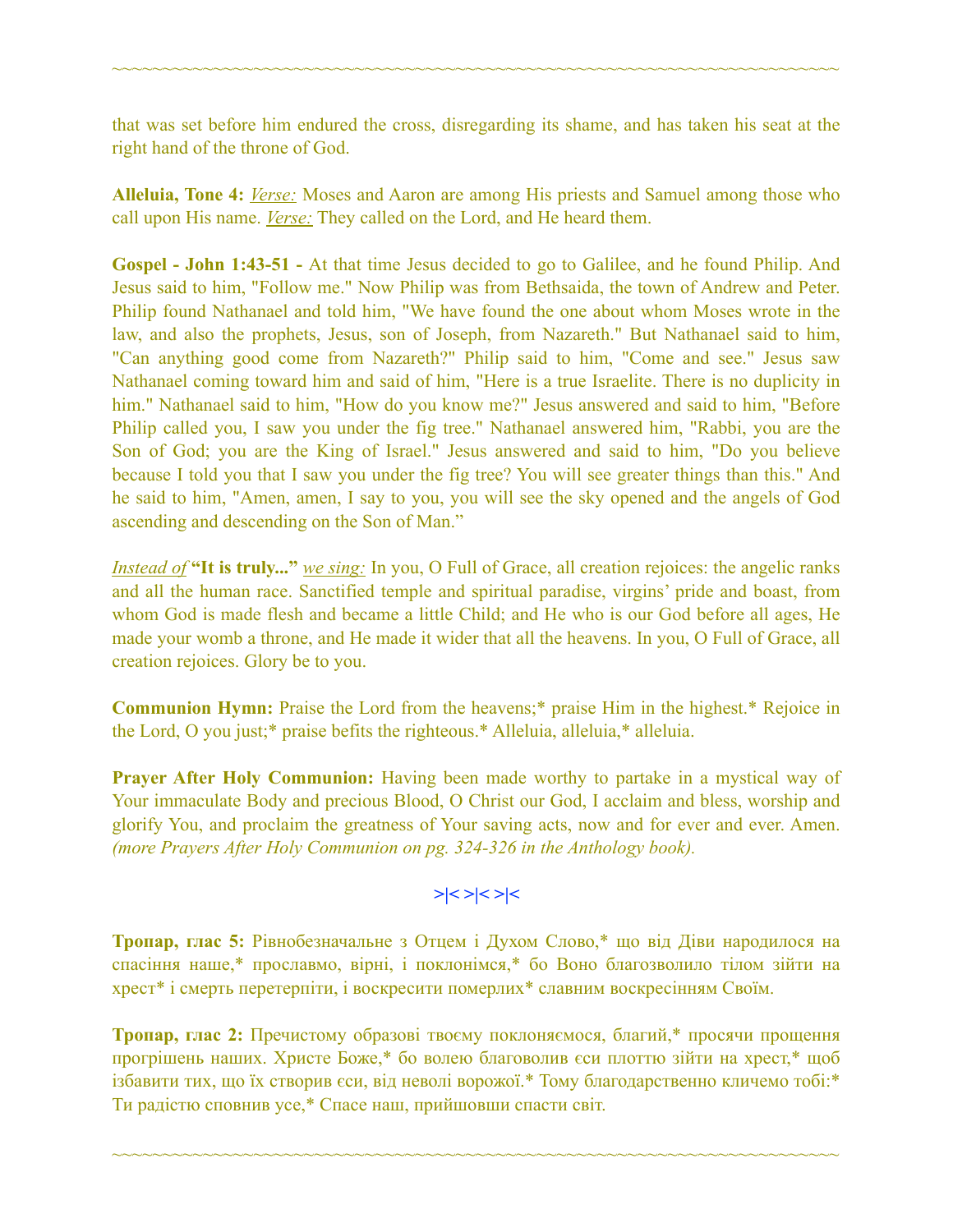**Слава: І Нині: Кондак, глас 8:** Неописанне Слово Отче\* із тебе, Богородице, воплоченням описалося\* і, осквернений образ у давнє зобразивши,\* з божественною добротою з'єднало,\* та, ісповідуючи спасення,\* ділом і словом ми це являємо.

~~~~~~~~~~~~~~~~~~~~~~~~~~~~~~~~~~~~~~~~~~~~~~~~~~~~~~~~~~~~~~~~~~~~~~~~

**Прокімен, глас 4:** Благословен єси, Господи, Боже отців наших,\* і хвальне, і прославлене ім'я твоє на віки. *Стих:* Бо праведний єси в усьому, що сотворив ти нам.

**Апостол - Євр. 11:24-26, 32-40, 12:1-2 - До Євреїв послання Святого Апостола Павла читання:** Браття і сестри, вірою Мойсей, коли був виріс, відрікся зватися сином дочки фараона; волів радше страждати разом з людом Божим, ніж дознавати дочасної гріховної втіхи, бо, дивлячись на нагороду, вважав за більше багатство наругу вибраного народу від скарбів Єгипту. І що ще скажу? Часу не вистане мені, коли заходжуся розповідати про Гедеона, про Варака, про Самсона, про Єфту, про Давида й Самуїла та пророків, що вірою підбили царства, чинили справедливість, обітниць осягнули, загородили пащі левам, силу вогню гасили, вістря меча уникали, ставали сильні, бувши недолугі, на війні проявили мужність, наскоки чужинців відбивали. Жінки діставали назад своїх померлих, які воскресали. Інші загинули в муках, відкинувши визволення, щоб осягнути ліпше воскресіння. Інші наруг і бичів зазнали та ще й кайданів і в'язниці; їх каменовано, розрізувано пилою, брано на допити; вони вмирали, мечем забиті; тинялися в овечих та козячих шкурах, збідовані, гноблені, кривджені; вони, яких світ був невартий, блукали пустинями, горами, печерами та земними вертепами. І всі вони, дарма що мали добре засвідчення вірою, не одержали обіцяного, бо Бог зберіг нам щось краще, щоб вони не без нас осягли досконалість. Тому і ми, маючи навколо себе таку велику хмару свідків, відкиньмо всякий тягар і гріх, що так легко обмотує, і біжімо витривало до змагання, що призначене нам, вдивляючися пильно в Ісуса, засновника й завершителя віри, який, замість радости, що перед ним була, витерпів хрест, на сором не звертаючи уваги, і який возсів праворуч Божого престолу.

**Алилуя, глас 4:** *Стих:* Мойсей і Арон між єреями його і Самуїл між тими, що призивають ім'я його. *Стих:* Призивали Господа і він вислухав їх.

**Євангеліє - Івана 1:43-51 -** У той час вирішив Ісус піти в Галилею; і знайшовши Филипа, мовив до нього: «Іди за мною.» А був Филип з Витсаїди, з міста Андрієвого та Петрового. Зустрів Филип Натанаїла і сказав до нього: «Ми знайшли того, про кого Мойсей у законі писав і пророки, – Ісуса Йосифового сина, з Назарету.» Натанаїл же йому на те: «А що доброго може бути з Назарету?» Мовив до нього Филип: «Прийди та подивися.» Побачивши Ісус, що Натанаїл надходив до нього, сказав про нього: «Ось справжній ізраїльтянин, що нема в ньому лукавства.» Натанаїл же йому: «Звідкіль знаєш мене?» Сказав Ісус, промовивши до нього: «Перше, ніж Филип закликав тебе, бачив я тебе, як був єси під смоковницею.» Відповів же йому Натанаїл: «Учителю, ти – Син Божий, ти – цар Ізраїлів.» Ісус відказав, мовивши до нього: «Тому, що я повідав тобі: Бачив я тебе під смоковницею, – то й віриш! Бачитимеш більше, ніж те.» І сказав до нього: «Істинно,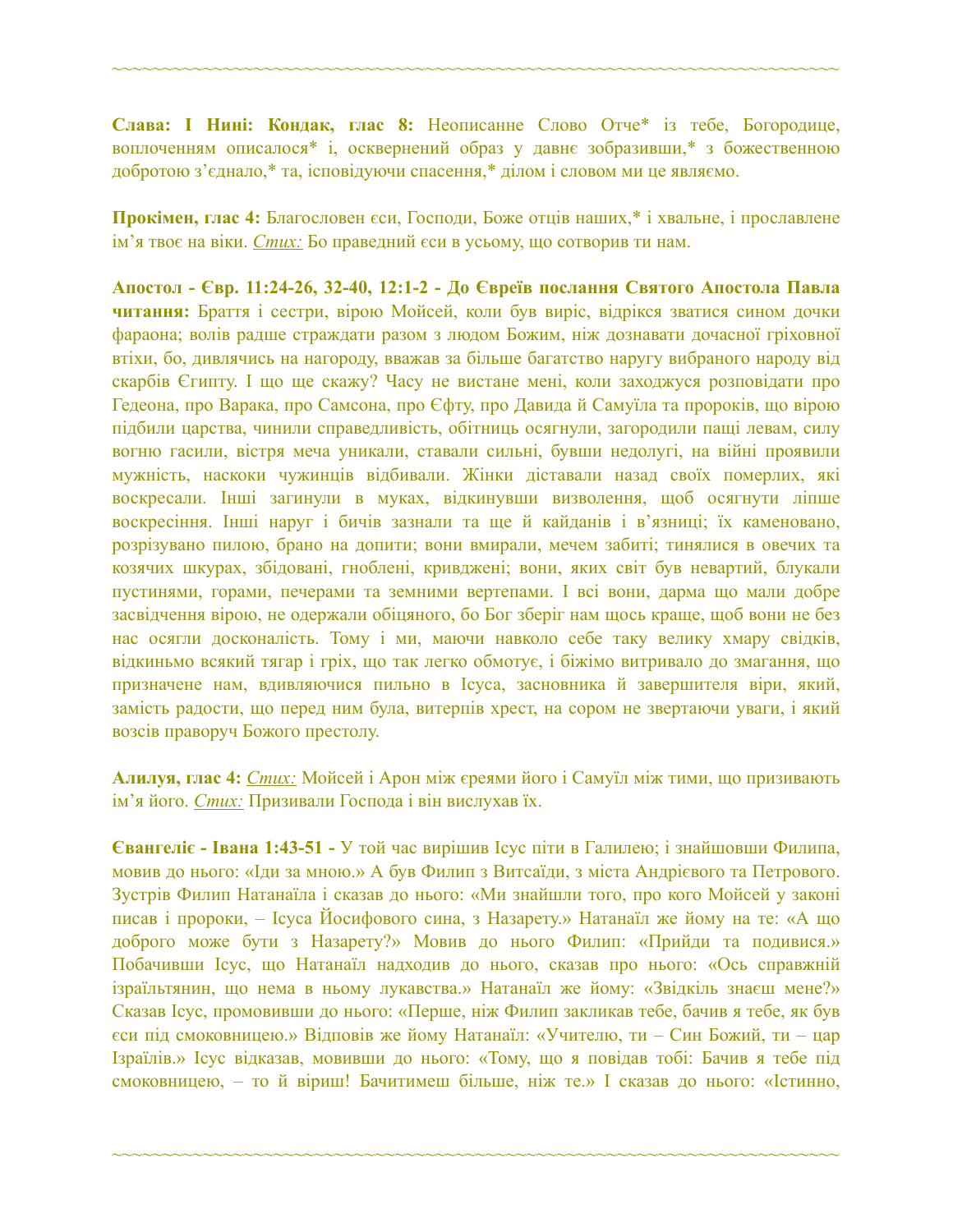істинно кажу вам: Побачите небеса відкриті, й ангелів Божих, як висходять та сходять на Сина Чоловічого.»

~~~~~~~~~~~~~~~~~~~~~~~~~~~~~~~~~~~~~~~~~~~~~~~~~~~~~~~~~~~~~~~~~~~~~~~~

*Замість* **"Достойно..."** *співаємо:* Тобою радується, Благодатная, всяка твар, ангельський собор і чоловічеський рід, освященний храме і раю словесний, дівственна похвало, що із неї Бог воплотився і младенцем став – перед віками сущий Бог наш. Лоно бо твоє престолом сотворив і утробу твою просторішою небес учинив. Тобою радується, Благодатная, всяка твар, слава тобі.

**Причасний:** Хваліте Господа з небес,\* хваліте Його на висотах. \* Радуйтеся, праведні, у Господі,\* правим належить похвала. Алилуя, алилуя, алилуя*.*

**Молитва По Святім Причастю:** Таїнственно удостоївшись бути причасником Твого пречистого тіла і чесної крови, Христе Боже, оспівую і благословлю, поклоняюся, і славлю, і величаю спасіння Твої, Господи, нині і повсякчас, і на віки вічні. Амінь. *(більше Молитов По Святім Причастю на ст. 80-87 в маленькій книжечці "Божественна Літургія")*.

# ANNOUNCEMENTS

**BLESSING OF THE ICONS:** today at the end of the Liturgy as we celebrate Sunday of Orthodoxy our Church has a beautiful tradition of blessing the icons. Please, place your icons on the tetrapod where they will be blessed.

**UKRAINIAN SUPPER** on Friday, March 27 at the Ukrainian cultural Centre sponsored by St. Nicholas Ukrainian Catholic church. Supper is from 5-8 pm, public welcome. See below food prep. schedule.

**SOROKOUSTY:** Lenten Memorial Services for the deceased will be celebrated every Thursday of Lent at the 9:00 AM Divine Liturgy. The books for the deceased are available at the church entrance. Please remember to pray for the deceased members of your family & friends.

**PARISH LENTEN RETREAT WITH FR. JIM NAKONECHNY - March 21-22 -** join us for two days of spiritual renewal and prayer. **Sat, Mar. 21 -** 6:00PM - Fr. Jim will be hearing confessions; 6:30PM - Vespers; 7:00PM - retreat talk followed by a fellowship. **Sun, Mar. 22** - 10AM - Divine Liturgy (opportunity for confession). **Lenten Mission theme:** *Becoming a Healing Presence.* In Psalm 46:10 we read *"Be still, and know that I am God."* Most of us have heard this verse before, but how many of us have reflected upon its true meaning? If I am not still, can I really know God? In today's world the thought of being still can be quite scary for many of us. You mean, no noise, no computers, no i-pads or smartphones? **Yes.** How can we communicate with God if we are constantly in a rush and constantly being bombarded by the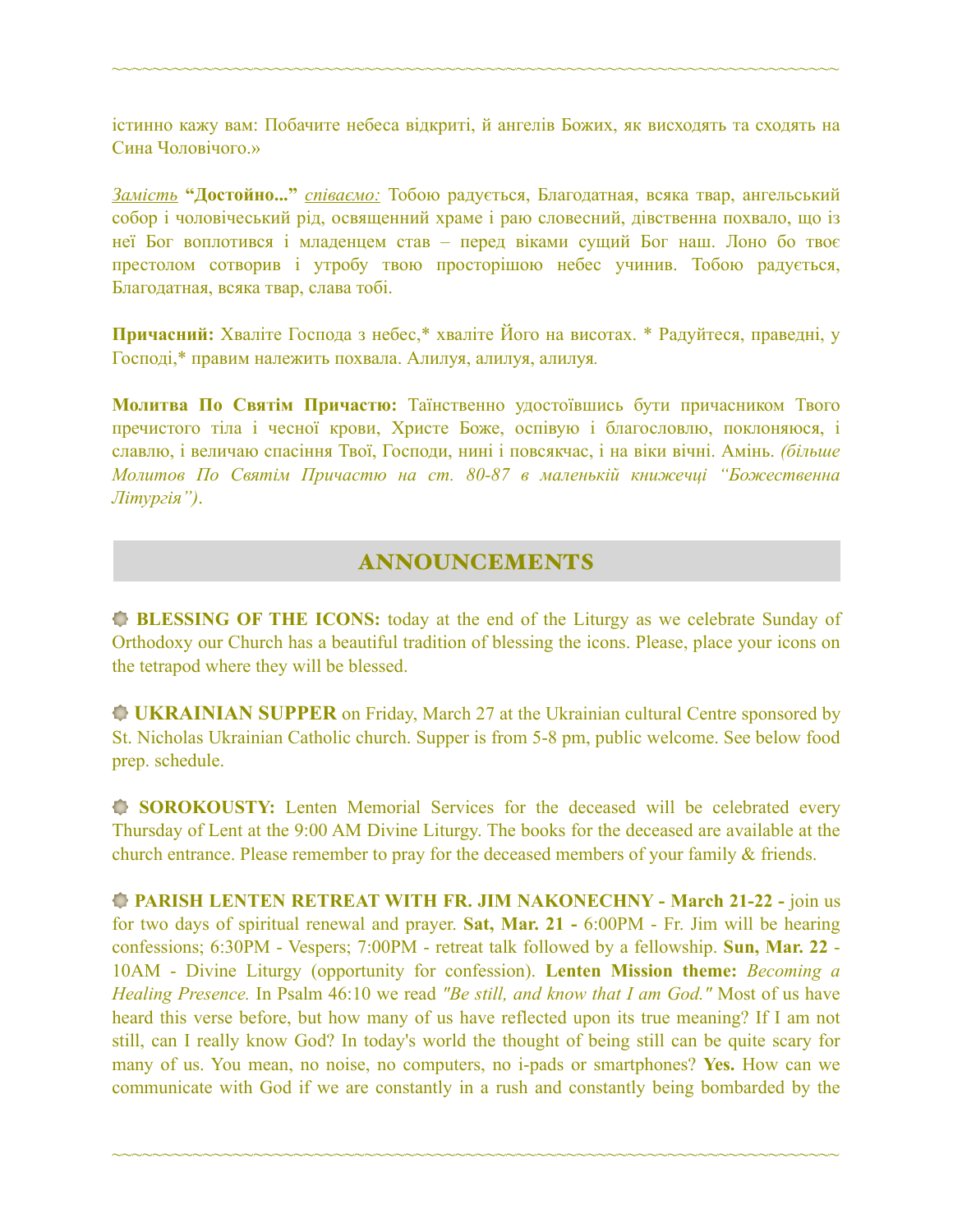noise of world around us? We barely have time to pray, but somehow we always have time to look at our phones, watch television and check our emails. The Lord is calling us during this Great and Holy Lent to be still and to enter into the silence of our hearts so that He can speak to us. During this next week purposefully schedule time to sit before an icon and gaze at our Lord in silence. No words, just look at each other. You look at Him and let Him look at you. It may seem awkward at first, but start with baby steps. Try five minutes the first day and then add an extra minute each day. When we find solitude and silence we begin to experience the divine presence of God and that my friends is what we are all called to experience in this lifetime and in the next. Christ loves us so much that He wants to be the core of our lives, so that we may be a reflection of His divine image and become a healing presence to all that we encounter. *"Be still, and know that I am God."*

~~~~~~~~~~~~~~~~~~~~~~~~~~~~~~~~~~~~~~~~~~~~~~~~~~~~~~~~~~~~~~~~~~~~~~~~

**BISHOP KEN'S ENTHRONEMENT IN LONDON, APRIL 7:** [https://docs.google.com/](https://docs.google.com/forms/d/e/1FAIpQLScjH_aqjybB4tRx3EJngRtTvWDOtWrx770LBBjtvrs7ybnM8A/viewform?vc=0&c=0&w=1) [forms/d/e/1FAIpQLScjH\\_aqjybB4tRx3EJngRtTvWDOtWrx770LBBjtvrs7ybnM8A/viewform?](https://docs.google.com/forms/d/e/1FAIpQLScjH_aqjybB4tRx3EJngRtTvWDOtWrx770LBBjtvrs7ybnM8A/viewform?vc=0&c=0&w=1)  $vc=0$ & $c=0$ & $w=1$ 

 **CAMP ST. VOLODYMYR - Aug 16-23, Kelowna BC:** Start planning your summer holidays now! If you are between the ages of 7-15 this is a summer must do! Come join us to celebrate our 37th year of camp for children in our Eparchy! Registration for campers and counsellors will begin in April. Bus transportation available from New Westminster. If you are interested in volunteering please let us know. For more information contact Jennifer Caldwell @ 604.220.0584 or [jennsawka@hotmail.com](mailto:jennsawka@hotmail.com)

**PRAYER REQUEST:** Please keep in your prayers SYLVIA KELLY, CHARLOTTE KRAKOWSKI, RICHARD NEWBERRY and other members of our parish, our family and friends who are ailing, in hospitals, nursing homes and those who are not able to join actively in their community.

**ST. NICHOLAS BOOK STORE:** "Christ Our Pascha" Catechism of the Ukrainian Catholic Church/"Христос Наша Пасха" Катехизм Української Католицької Церкви - **\$25**; "Sing to Our God" hymn book - **\$15**; Молитовник "Прийдіте Поклонімся" - **\$10;** "The Rosary - The Prayer Rule of the Mother of God in the Ukrainian Catholic Church" - **\$10.** 

~~~~~~~~~~~~~~~~~~~~~~~~~~~~~~~~~~~~~~~~~~~~~~~~~~~~~~~~~~~~~~~~~~~~~~~~



**THRIFTY'S PRE-PAID FOOD CARDS -** We all have to buy groceries. Why not have 6% of it returned back to the church at no extra charge! Cards are available in \$100, \$200, and \$500 denominations. Talk to Alec after today's liturgy to pre-order your cards. We need to sell A LOT of them! We encourage you to consider purchasing them for yourselves as gifts too.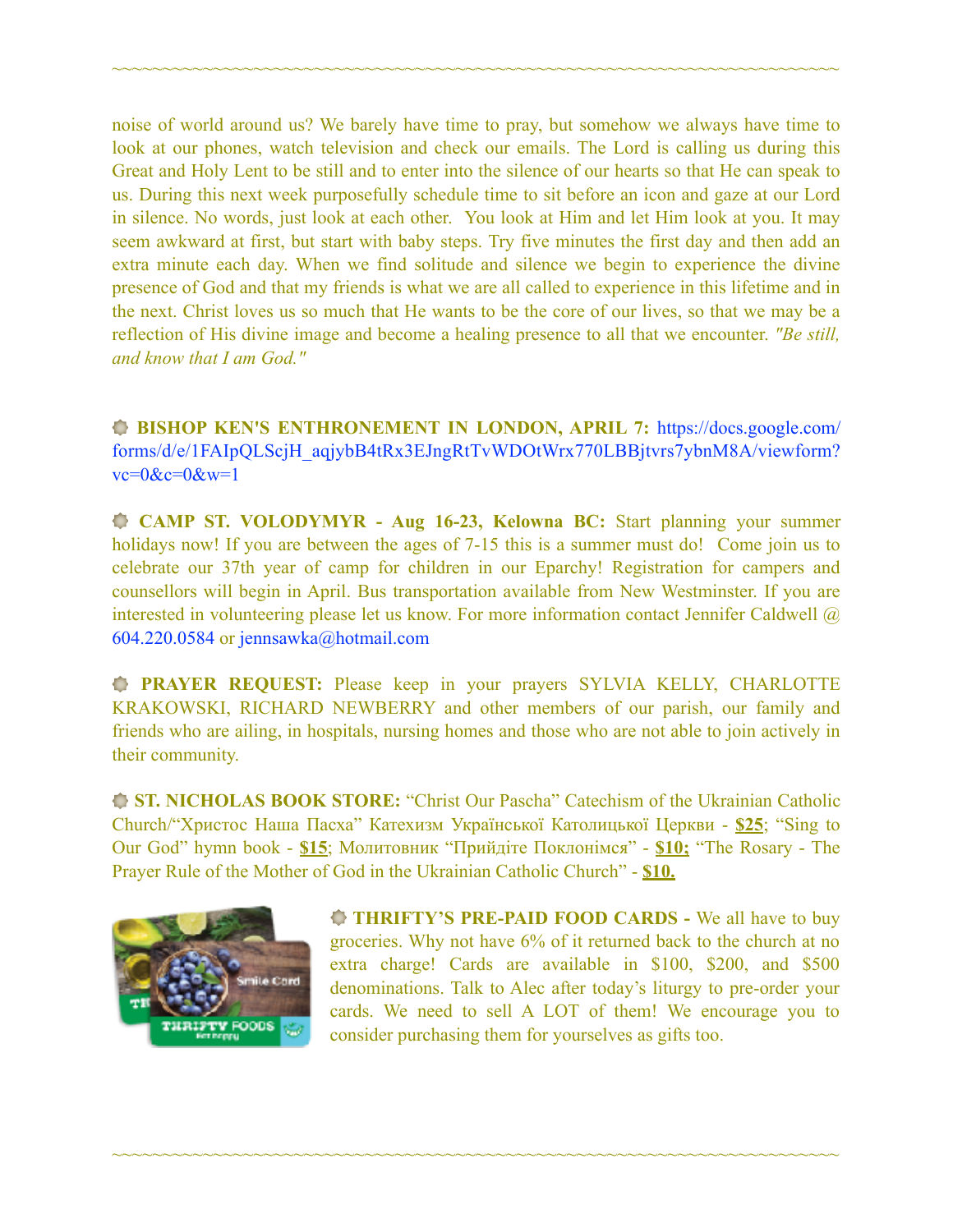**JOIN OUR CHOIR:** Do you enjoy singing? Please consider joining our St Nicholas Parish Choir and remember that we ALWAYS looking for new members! Contact Motria Koropecky for details at 250.658.3051.

~~~~~~~~~~~~~~~~~~~~~~~~~~~~~~~~~~~~~~~~~~~~~~~~~~~~~~~~~~~~~~~~~~~~~~~~

**CATECHISM ANNOUNCEMENT:** "*And they were bringing to Him also the infants, in order that He may be touching them; but after the disciples saw it, they rebuked them. But Jesus called them to Himself and said, Let alone the little children to come to Me, and cease hindering them; for of such is the kingdom of God*." We are happy to welcome all children to our St. Nicholas The Wonderworker catechism program. Weekly classes are scheduled Sunday morning during Divine Liturgy. We want your children to learn more about their Catholic faith, sacred scripture, feast days, and religious practices and customs of the Ukrainian Catholic church. If you have any questions, please do not hesitate to contact Marian Chalifoux at 250.507.1005.

**BE A STEWARD:** Have you ever wondered what more can you do to help our parish? Here are some suggestions: **Steward** of property security; **Steward** of grounds cleaning; **Steward** of cleaning church; **Steward** of church linen; **Steward** of outreach; **Steward** of caring; **Steward** of prayer; **Steward** of service. Quite often, our homebound or senior members, once active in their younger years, want to find purpose in their senior years. It's not only about doing but about "BEING" present to others. Contact Fr. Yuriy **OR** Darlene DeMerchant for more information. You will be amazed how "BEING" can make a difference.

**PARISH LIBRARY:** please visit our parish library and browse through the books on spirituality, church history, iconography, history of the Ukrainians in Canada, children's books and more… The library is located in the church vestibule. Please use a library book sign out form when borrowing a book.

**SUNDAY COFFEE VOLUNTEERS** act as hosts and serve light refreshments following the Sunday morning Divine Liturgy, providing an opportunity for the faithful to socialize with friends and visitors following their shared worship experience. We thank all of our parishioners who kind volunteer to serve refreshments. Whether you are new to the Parish, or are a long-time members, please join us for coffee. Please speak with Robert if you would like to volunteer.

**WE SHARE THE AIR:** Please keep it healthy and fragrant free. Someone in this area is scent-sitive. The chemicals used in scented products can make some people sick, especially those with fragrance sensitivities, asthma, allergies and other respiratory ailments. PLEASE DO NOT \*wear perfume, cologne, lotion, aftershave and other fragrances; \*USE unscented personal care products. Be Sensitive to Others. Thank you for your understanding. *St. Nicholas parish.* 

**BEQUESTS & WILLS:** Leaving a bequeath is a process of giving a donation through your will. It is simply a distribution from your estate to a charitable organization through your last will and testament. It can be as small or as large a donation as you wish. It is important that you talk to your lawyer about the process. In your kindness please remember St Nicholas the Wonderworker Ukrainian Catholic Church in your bequeath and will. If anyone wishes to make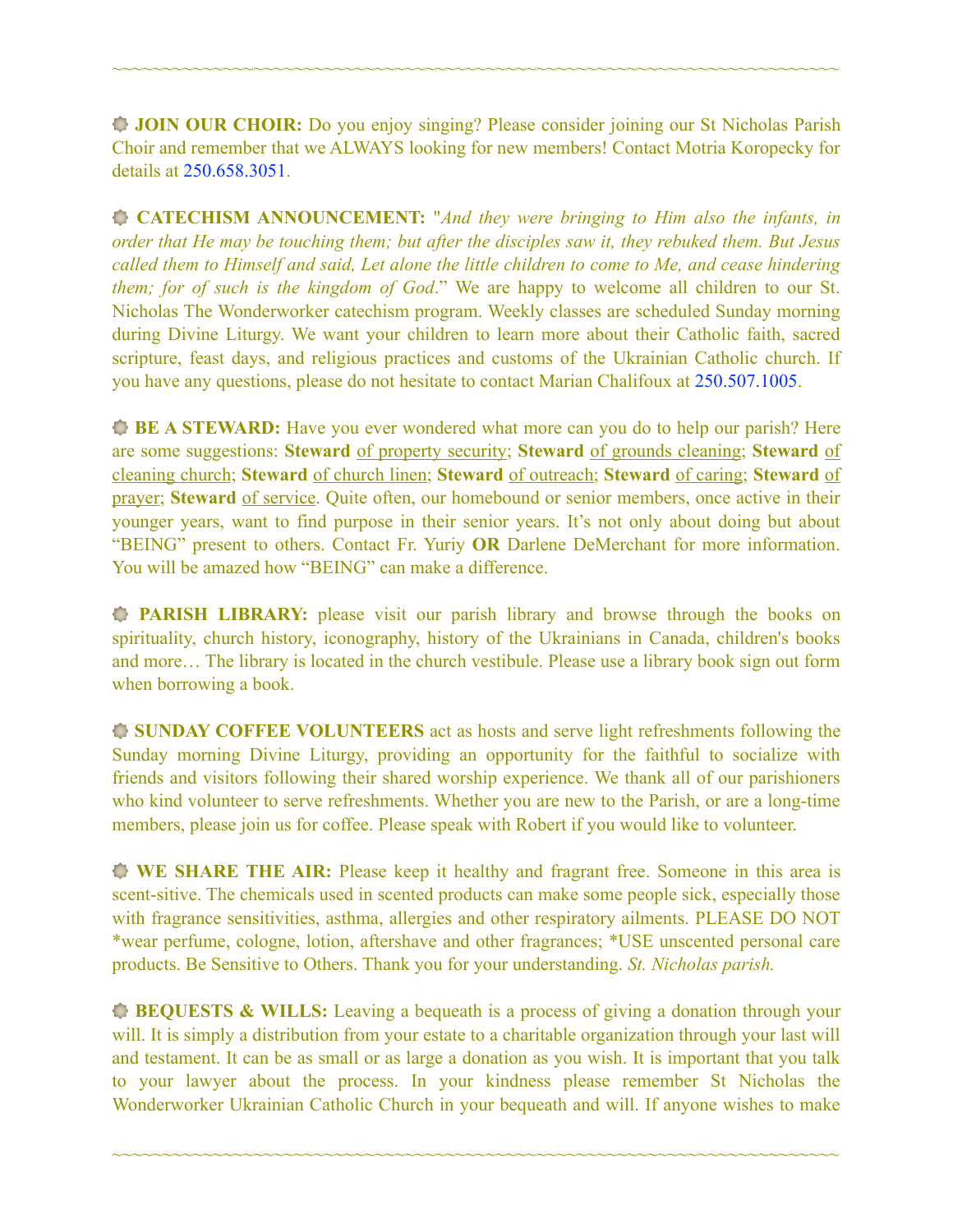such a bequeath in their will, the following clause may be included or added to a will: "I give, devise, and bequeath to **St Nicholas the Wonderworker Ukrainian Catholic Parish -** *1112 Caledonia Avenue, Victoria BC, V8T 1G1*, the sum of \$  $\degree$  (or  $\degree$  % of my estate), to be used for the benefit of the parish and it's pastoral activities."

~~~~~~~~~~~~~~~~~~~~~~~~~~~~~~~~~~~~~~~~~~~~~~~~~~~~~~~~~~~~~~~~~~~~~~~~

**FEBRUARY 23 DONATIONS** - Coffee: \$26.10; Vigil lights: \$15.50; Loose collection: \$17.00; Envelope collection: \$749.77; Pre-authorized donations Feb 17 to Feb 23: \$185.00 **TOTAL: \$993.37.** May God bless and reward you abundantly for your generosity!



**PLEASE DONATE ONLINE** to St. Nicholas Parish using this link: [www.canadahelps.org/en/dn/45460](http://www.canadahelps.org/en/dn/45460) 

#### SUNDAY OF ORTHODOXY

 The veneration of the Holy Icons is based on on our belief in the incarnation of the Son of God, and on our understanding of salvation for the Holy Mother of God and the saints. In the Incarnation, God did not simply speak to us, or come to us intellectually; God became one of us.

The human nature and the divine nature of Jesus Christ, Who is always One unique person, are never separated. Instead, human nature is *redeemed* by Christ's assumption of that human nature. When Jesus Christ ascended into Heaven, He did not leave His human nature behind; He brought that redeemed human nature with Him, and thus accomplished the plan of our redemption. Thus it became right, appropriate, and necessary to venerate the humanity of Our Lord Jesus Christ. Likewise with the Blessed Mother of God and all the saints. To be a saint means that a Christian gains such holiness, such deep union with God, that the image of God in that person, given at creation, shines in and through that person without distortion. In venerating the icons of the saints, then, we venerate the image of God in the saints.

So we venerate the Holy Icons; we love them and we take pride in them. In the twentieth century there has been a remarkable revival of good iconography. Authentic icons are a powerful means of preaching the Gospel, of elevating our souls to God. Of course we wish to have the best icons in our churches, but icons should also be present in our homes. Every family can surely have at least one fine, hand-painted icon, in a place of honour, expressing our faith and reminding us of God's protecting love. Naturally we venerate and enjoy the holy icons throughout the year. But Sunday of Orthodoxy is a day when we remember this in a special way.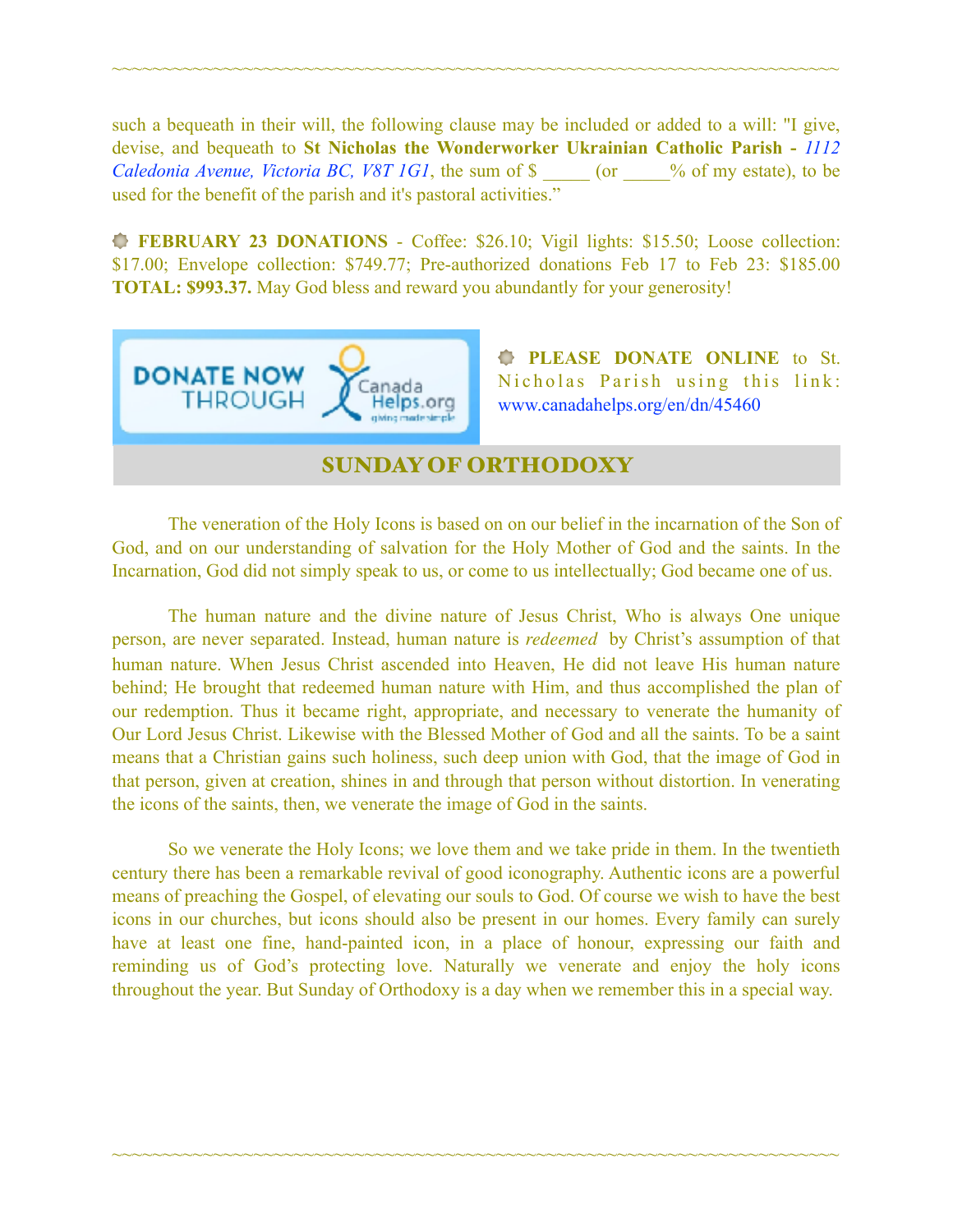# CHRISTIANS WITH HUMILITY, NOT GRAND TITLES, ARE THE GREATEST ONES

~~~~~~~~~~~~~~~~~~~~~~~~~~~~~~~~~~~~~~~~~~~~~~~~~~~~~~~~~~~~~~~~~~~~~~~~

 The most important members of the Catholic Church are not the ones who hold lofty titles and high positions but rather those who humbly serve others, Pope Francis said.

 "Who is the most important person in the church? The pope, the bishops, the monsignors, the cardinals, the pastors of the most beautiful parishes, the presidents of the lay associations?" the pope asked in his homily.

 "No! The greatest one in the church is the one who becomes a servant for all, one who serves everyone, not the one who has the most titles," he said.

 The pope reflected on the first reading from the Letter of James in which the apostle warns that "whoever wants to be a lover of the world makes himself an enemy of God."

 A person, especially a Christian, who falls prey to worldliness and wants to be more important than others, lives a life "that always seeks to make compromises in order to climb higher, to dominate, to be greater," he said.

 That worldly spirit that seeks to gain "more money and more power" leads to the wickedness of gossip, the pope added.

 "Where does it come from? From envy; the envious one is the devil, we know that, the Bible says it," he said. "Evil entered the world due to the devil's envy. Envy is a seed that pushes you to destroy, to speak ill, to annihilate the other."

 He also recalled the day's Gospel reading from Mark in which Jesus, addressing the disciples' earlier quarrel over who was the greatest among them, said, "If anyone wishes to be first, he shall be the last of all and the servant of all."

 Christians, Francis said, are called to follow the path laid out by Jesus and be humble servants of all.

 "This is the path," the pope said. "The path against the spirit of the world is one: humility. Serving others, choosing the last place, to not climb."

~~~~~~~~~~~~~~~~~~~~~~~~~~~~~~~~~~~~~~~~~~~~~~~~~~~~~~~~~~~~~~~~~~~~~~~~

[ncronline.org](http://ncronline.org)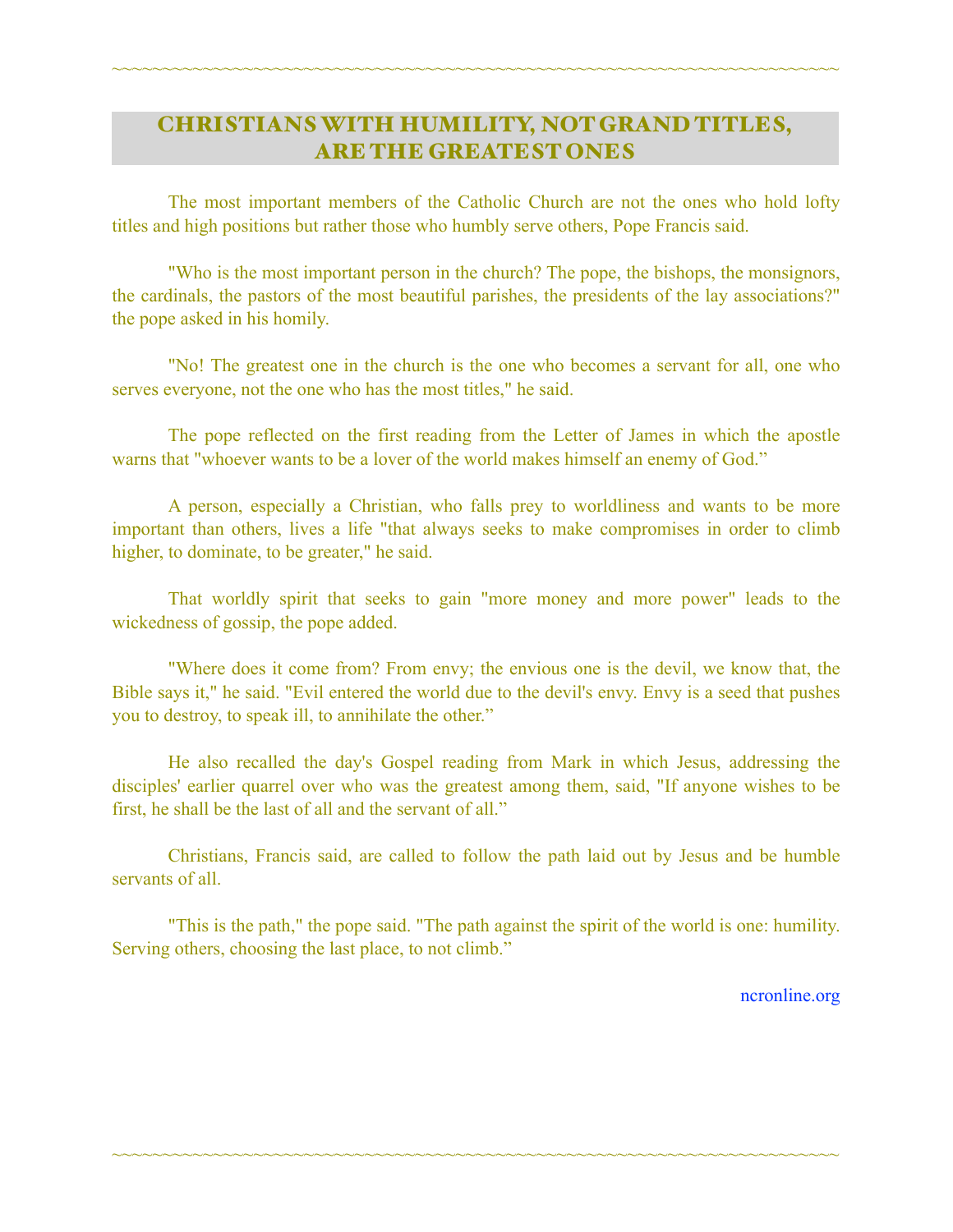#### PRAYER OF SAINT EPHRAEM THE SYRIAN

~~~~~~~~~~~~~~~~~~~~~~~~~~~~~~~~~~~~~~~~~~~~~~~~~~~~~~~~~~~~~~~~~~~~~~~~



 **O** Lord, and Master of my life, keep from me the spirit of indifference and discouragement, lust of power, and idle chatter. / Господи і Владико життя мого! Духа лінивства, недбайливості, властолюб'я і пустомовства віджени від мене. *(Prostration)* 

**I**nstead, grant to me, Your servant, the spirit of wholeness of being, humblemindedness, patience, and love. / Духа чистоти, покори, терпеливості й любові даруй мені, слузі твоєму. *(Prostration)* 

**O** Lord and King, grant me the grace to be aware of my sins and not to judge my brothers and sisters, for You are blessed, now and forever and ever. Amen. / Так, Господи, Царю! Дай мені бачити гріхи мої і не осуджувати брата мого, бо ти благословенний на віки вічні. Амінь. *(Prostration)*